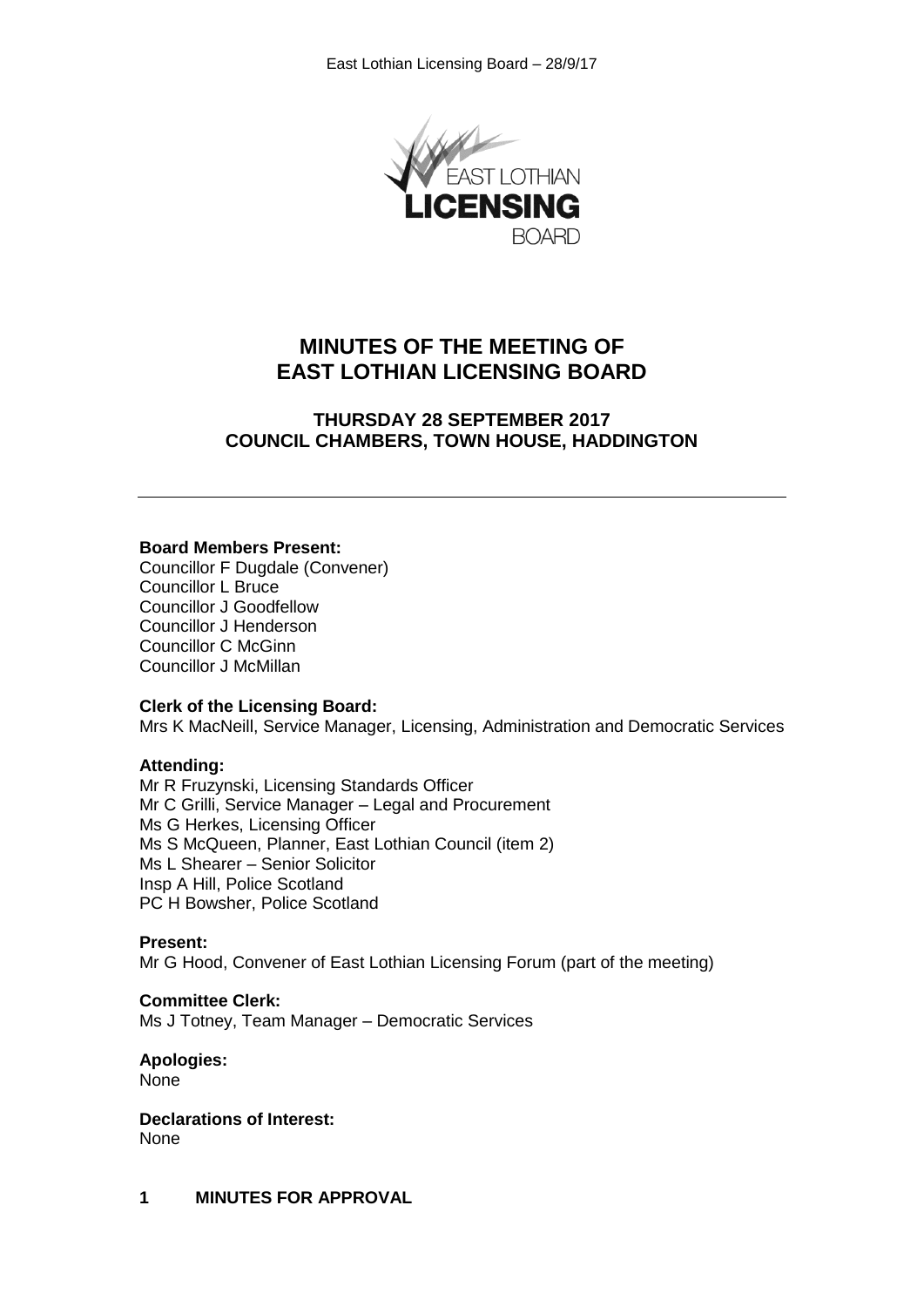The minutes of the East Lothian Licensing Board meeting of 24 August 2017 were approved as a true record.

## **2 GRANT OF OCCASIONAL LICENCE**

### **Marquee & Stately Home, Broxmouth House, Broxmouth Park, Dunbar**

Mr A D Williams, WS, was present to represent the applicant. Mr S Flame, applicant was not present as he was attending a business meeting. Mr I Stokes, Events Manager was present.

The Clerk advised that there had been repeated applications for occasional licenses from Broxmouth House and that this is outwith Board Policy. She reminded members that they had decided at their August meeting that the application should be represented to today's Board meeting, and that the applicant had also been requested to provide the Board with an update on planning maters. Ms S McQueen, Planner, was present to provide further information and answer any questions.

The Clerk stated that the application seeks an occasional licence for wedding events/reception on 13 October 7 pm – 1am, and 14 October 11am – 1 am, with children and young persons permitted at all times.

Mr Williams explained that there had been some progress with planning matters; that the application had been updated to reflect the criticism about the lack of information that had been provided; Mr Flame had engaged an experienced planning expert, Mr Bob Tait; and that a meeting had taken place with Ms McQueen on 1 September 2017. He reported that Ms McQueen is still of the view that there has been a material change of use of part of the ground floor of the house; that the planning application would be amended to only cover the marquee; that the planning application and full licence would be progressed over the winter; and that he does not envisage returning to the Board with further occasional licence applications.

Ms McQueen advised that Mr Flame does not believe that the planners have an accurate understanding of the situation and they are working together to try and clarify inaccuracies. She added that it is Mr Flame's desire that the Council reach a position where they do not feel that there has been a material change of use; there is more to consider than simply changing the planning application; and that she has been in dialogue with Mr Tait with a view to resolving the situation.

Mr Stokes answered questions from Councillor McMillan about management and supervision, and clarified that Mr Flame's role at wedding events is purely that of host.

In response to Councillor Henderson, Mr Stokes stated that it is his understanding that there is no attempt to hide the fact from clients that the business does not have a full alcohol licence. Councillor Henderson commented that it is a high risk strategy for the business to offer a service that it might not be able to deliver.

Mr Stokes advised Councillor McGinn that as it is Mr Frame who deals with prospective clients, he could not comment on whether these clients are made aware that the business is operating with occasional licences. Councillor McGinn expressed concerns that clients might not have the full facts about the situation regarding the alcohol licence and pressed Mr Williams on the aims of the business in relation to occasional licences. Mr Williams confirmed that the goal is to have a full premises licence and not occasional licences.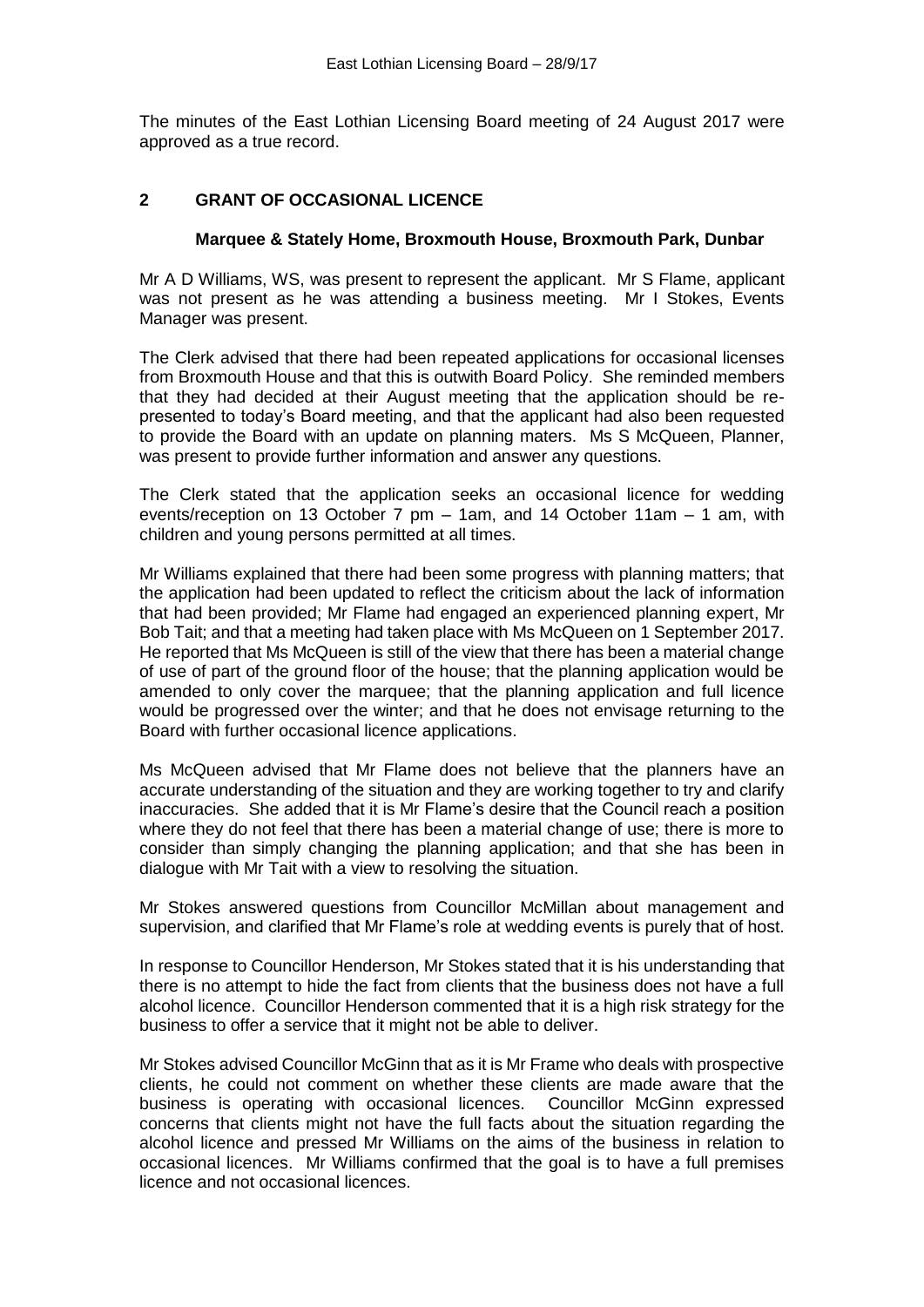The Licensing Standards Officer (LSO) and Police Scotland had no comments to make.

The Board adjourned to consider matters in private.

### *Sederunt: Mr G Hood joined the meeting*

On reconvening, members individually stated their views.

Councillor Goodfellow expressed extreme disappointment at a further occasional licence application from this applicant. Despite indicating at a previous Board meeting that he would not be minded to grant further occasional licences, it was his view that Broxmouth House has place the Board in a difficult position, given that there is a wedding planned for the middle of October. He stressed that he considers it very disrespectful that Mr Flame has opted not to attend today's meeting and that the Board does not have clarity as to what clients think Broxmouth House is providing in relation to an alcohol licence. He made it very clear that the Board would take a serious view if there is any suggestion in promotional material that the business holds a full licence. Given that a wedding is booked he was minded to grant the application on this occasion only.

Councillor Henderson was reassured by the progress on planning matters. However, she asked Mr Williams to make Mr Flame aware that the Board has a duty to consider the fit and proper person rule when considering the application for a full licence. She suggested that some of Mr Flames' behaviours in relation to recent occasional licence applications do not meet the fit and proper person criteria in respect of his disregard for due process and the law. It was her view that the Board is being held to ransom. Given that the wedding has been booked, she would be minded to grant this application. However, she mentioned the need to remember trading standards considerations and wondered why it was more important that Mr Flame attended a business meeting rather than be present to deal with the actual business of Broxmouth House.

Councillor McMillan was minded to grant the application and re-iterated his points regarding management and professionalism. It was his view, that as the applicant, Mr Flame's role goes beyond that of host. He stressed that it is important that occasional licence applications never happen again.

Councillor McGinn commented that it speaks volumes that Mr Flame is not present at the meeting. While he appreciated the updated application form, he noted Mr Flame's lack of respect for the Board and expressed concern that potential wedding couples are not being advised about the situation regarding the alcohol licence. He acknowledged the intention to rectify planning and licensing matters over the winter but pointed out that this has been a stated intention for over two years. Despite feeling held to ransom he was minded to grant the application to avoid ruining a wedding day. He made it clear that applications for occasional licences had to end.

Councillor Bruce agreed with the comments from his fellow Board members, in particular that it was disrespectful that Mr Flame was not present at the meeting. He asked Mr Williams to stress to his client that it is Mr Flame who is personally responsible for the application. He stated that he was minded to grant this application but that would not be the case for future occasional licence applications.

### **Decision**

East Lothian Licensing Board agreed to grant the occasional licence application.